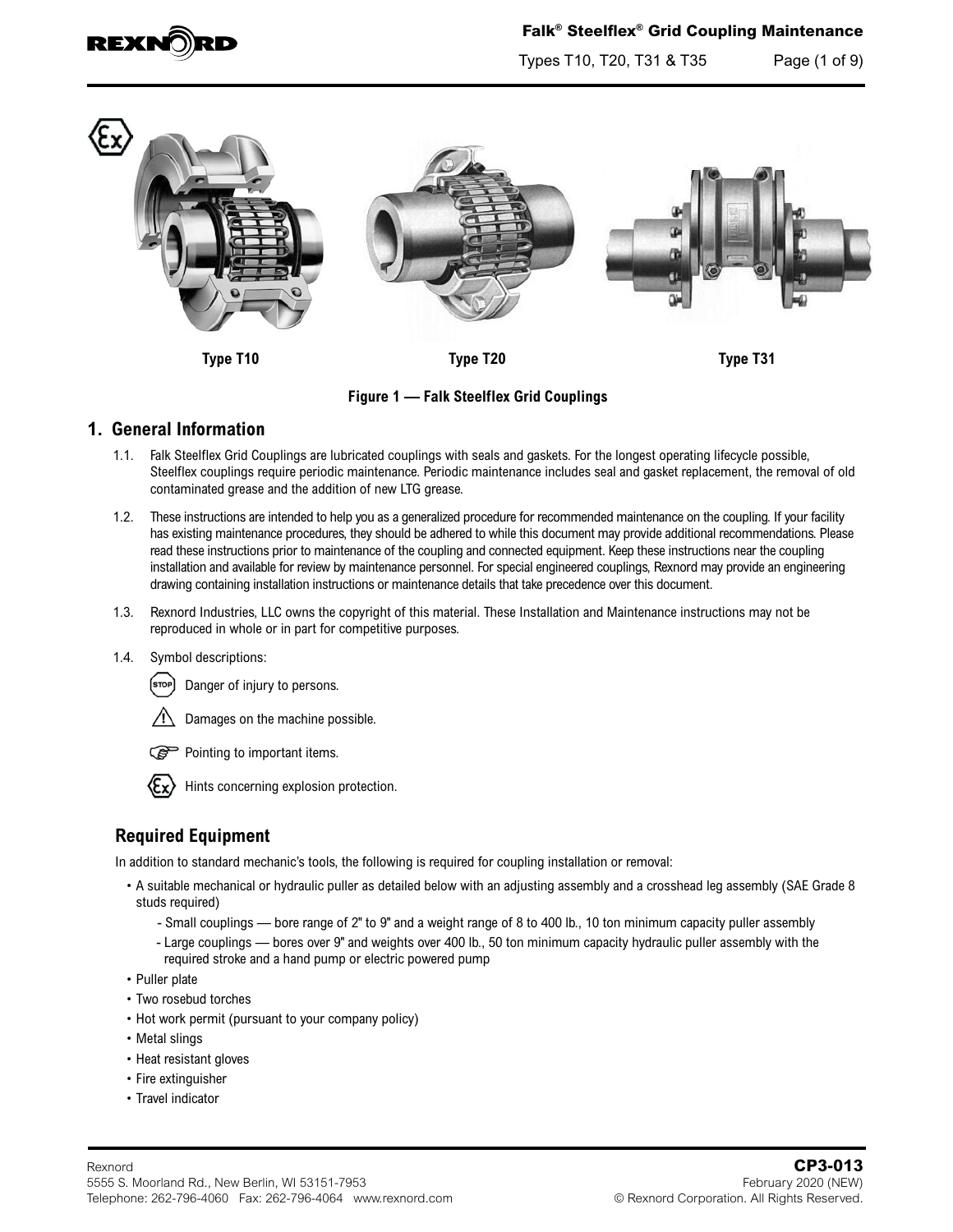

# **2. Safety and Advice Hints**



- 2.1. Safety should be a primary concern in all aspects of coupling installation, operation, and maintenance.
- 2.2. Do not make contact with the coupling when it is rotating and/or in operation.
- 2.3. Because of the possible danger to person(s) or property from accidents which may result from improper use or installation of these products, it is extremely important to follow the proper selection, installation, maintenance and operational procedures.
- 2.4. All personnel involved in the installation, service, operation, maintenance, and repair of this coupling and the connected equipment must read, understand, and comply with these Installation and Maintenance instructions.

# **PRECAUTION!**

For this coupling to meet the ATEX requirements, you must precisely follow these installation and maintenance instructions, and the supplement form RTS 0004-08-70. This supplement outlines the ATEX requirements. If the operator does not follow these instructions, the coupling will immediately be considered non-conforming to ATEX.

- 2.5. All rotating power transmission products are potentially dangerous and can cause serious injury. They must be properly guarded in compliance with OSHA, ANSI, ATEX, European machine safety standards and other local standards. It is the responsibility of the user to provide proper guarding.
- 2.6. For ATEX requirements the guard must have a minimum of 12.7 mm (1/2 inch) radial clearance to the coupling outside diameter and allow for proper ventilation.
- 2.7. The coupling should be stored in a dry corrosion protected environment and free from external loads (for example by stacking) to prevent damage which may cause a hazard when the coupling is put into service.
- 2.8. Make sure to disengage the electrical power and any other sources of potential energy before you perform work on the coupling. Proper lockout-tag out procedures must be followed to safeguard against unintentional starting of the equipment.
- 2.9. All conductive parts of the equipment should be connected in such a way that hazardous electrical potential differences cannot occur. Earth connections must be provided in case insulated metal parts are charged, thus becoming a potential ignition source.
- 2.10. All work on the coupling must be performed when the coupling is at rest with no load.
- 2.11. Do not start or jog the motor, engine, or drive system without securing the coupling components. If the equipment is started with only a hub attached, the hub must be properly mounted and ready for operation, with the key and set screw (if included) fastened. When the full coupling assembly is started, all fasteners and hardware must be completely and properly secured. Do not run the coupling with loose fasteners.
- 2.12. Use explosive environment appropriate tools only, for more information see DIN EN 1127-1:2008:02, Annex A.
- 2.13. The coupling may only be used in accordance with the technical data provided in the Rexnord Falk Coupling catalog. Customer modifications and alterations to the coupling are not permissible.
- 2.14. All spare parts for service or replacement must originate from or be approved by Rexnord.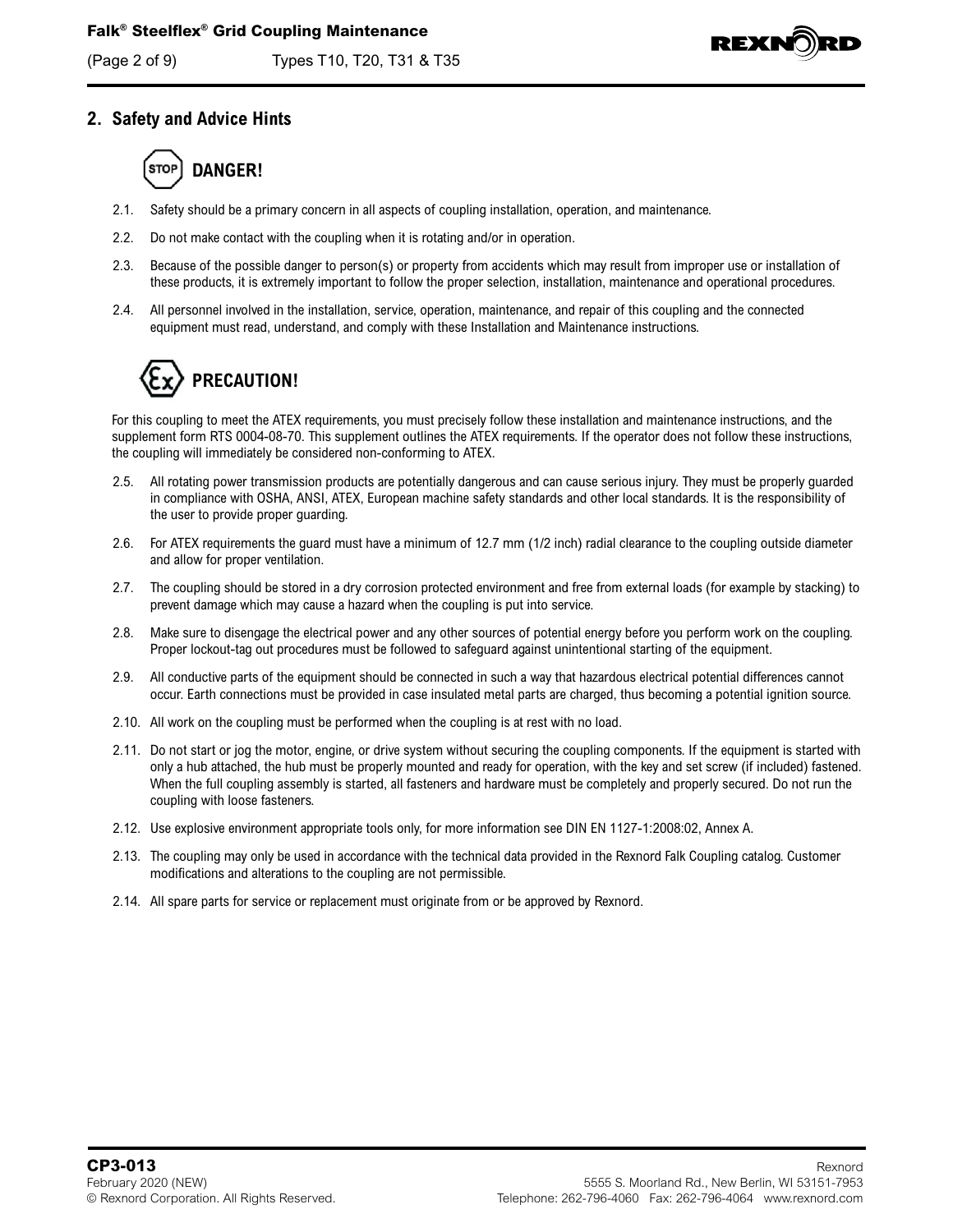

Types T10, T20, T31 & T35 Page (3 of 9)

## **3. Coupling Disassembly**

**Figure 2 — Grid coupling**



- 3.1. Make sure driven equipment is properly locked out in accordance with your companies health and safety guidelines.
- 3.2. Loosen and remove all bolts and locknuts **1** and **2** connecting the cover halves together.
- 3.2. Save all removed hardware components as they will be needed for coupling reassembly purposes. Do not discard unless damage is present or they are intended to be replaced.
- 3.3. Remove the cover halves radially **3** for a T10 style or slide the cover out of position axially for a T20 style to expose the hubs, grid segments, seals and gaskets.
- 3.4. The grease seals will remain on the hubs when the T10 style cover halves are removed, the seal will remain with the cover of a T20 style. Move the seal to a clear position behind the mounted coupling hub.
- 3.5. The grid segments **B** from the mounted hubs, as shown in **Figure 3** below, can be more easily removed with the use of a small round rod or screwdriver  $\overline{A}$  that will conveniently fit into the open loop ends. Begin at the open end of the grid section and insert the rod or screwdriver into the loop end, using the adjacent teeth as a fulcrum to pry the grid out radially in gradual stages.

**Use care to not damage the grid if intended for reuse.**

#### **Figure 3 — Grid removal**

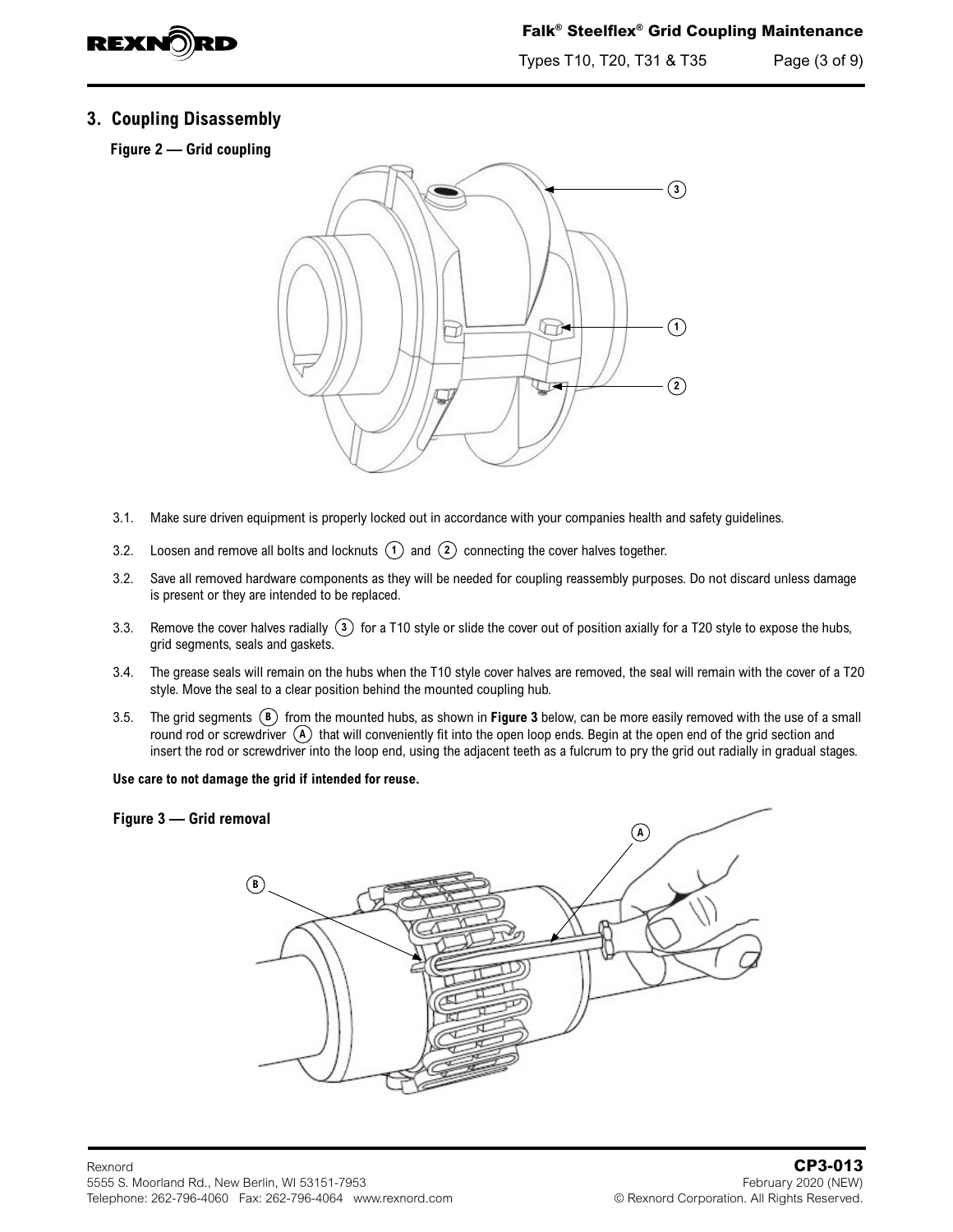(Page 4 of 9) Types T10, T20, T31 & T35



- 3.6. Any tooth wear or grid rung failure is an indication of system problems and should be corrected immediately.
- 3.7. The details below and as shown in **Table 1** can be used as a reference guide to formulate an opinion as to the degree of wear that exists. Typical wear patterns are as shown on grid member and hub teeth.



*R***P NOTE:** Measurements of A and C are to be made at the top of the tapered grid or tooth (thickest section) where *there is evidence reduced thickness, typically at the point of contact from grid member to tooth.*

| Coupling    | <b>Dimension - Inches</b> |       |                |    |  |  |  |  |  |  |
|-------------|---------------------------|-------|----------------|----|--|--|--|--|--|--|
| <b>Size</b> | A                         | C     | E              | F  |  |  |  |  |  |  |
| 1020T       | 0.066                     | 0.120 | $\,6\,$        | 28 |  |  |  |  |  |  |
| 1030T       | 0.066                     | 0.154 | $\,6$          | 28 |  |  |  |  |  |  |
| 1040T       | 0.066                     | 0.148 | 6              | 32 |  |  |  |  |  |  |
| 1050T       | 0.094                     | 0.166 | $\,6\,$        | 32 |  |  |  |  |  |  |
| 1060T       | 0.094                     | 0.169 | $\overline{7}$ | 36 |  |  |  |  |  |  |
| 1070T       | 0.094                     | 0.199 | $\overline{7}$ | 36 |  |  |  |  |  |  |
| 1080T       | 0.124                     | 0.239 | $\overline{7}$ | 36 |  |  |  |  |  |  |
| 1090T       | 0.124                     | 0.292 | $\overline{7}$ | 36 |  |  |  |  |  |  |
| 1100T       | 0.160                     | 0.329 | $\overline{7}$ | 36 |  |  |  |  |  |  |
| 1110T       | 0.160                     | 0.322 | $\bf 8$        | 40 |  |  |  |  |  |  |
| 1120T       | 0.200                     | 0.343 | 8              | 40 |  |  |  |  |  |  |
| 1130T       | 0.200                     | 0.325 | 10             | 48 |  |  |  |  |  |  |
| 1140T       | 0.200                     | 0.354 | 10             | 52 |  |  |  |  |  |  |
| 1150T       | 0.215                     | 0.399 | 11             | 54 |  |  |  |  |  |  |
| 1160T       | 0.215                     | 0.408 | 12             | 60 |  |  |  |  |  |  |
| 1170T       | 0.215                     | 0.444 | 13             | 64 |  |  |  |  |  |  |
| 1180T       | 0.256                     | 0.493 | 13             | 64 |  |  |  |  |  |  |
| 1190T       | 0.256                     | 0.559 | 13             | 64 |  |  |  |  |  |  |
| 1200T       | 0.256                     | 0.654 | 13             | 64 |  |  |  |  |  |  |
| 1210T       | 0.368                     | 0.650 | 13             | 64 |  |  |  |  |  |  |
| 1220T       | 0.368                     | 0.749 | 13             | 64 |  |  |  |  |  |  |
| 1230T       | 0.424                     | 0.890 | 12             | 60 |  |  |  |  |  |  |
| 1240T       | 0.424                     | 1.004 | 12             | 60 |  |  |  |  |  |  |
| 1250T       | 0.488                     | 1.087 | 12             | 60 |  |  |  |  |  |  |
| 1260T       | 0.488                     | 1.222 | 12             | 60 |  |  |  |  |  |  |

#### **Table 1 — T Wear Measurements**

*NOTE: Both grid and tooth stresses are increased by 56% at thinned conditions*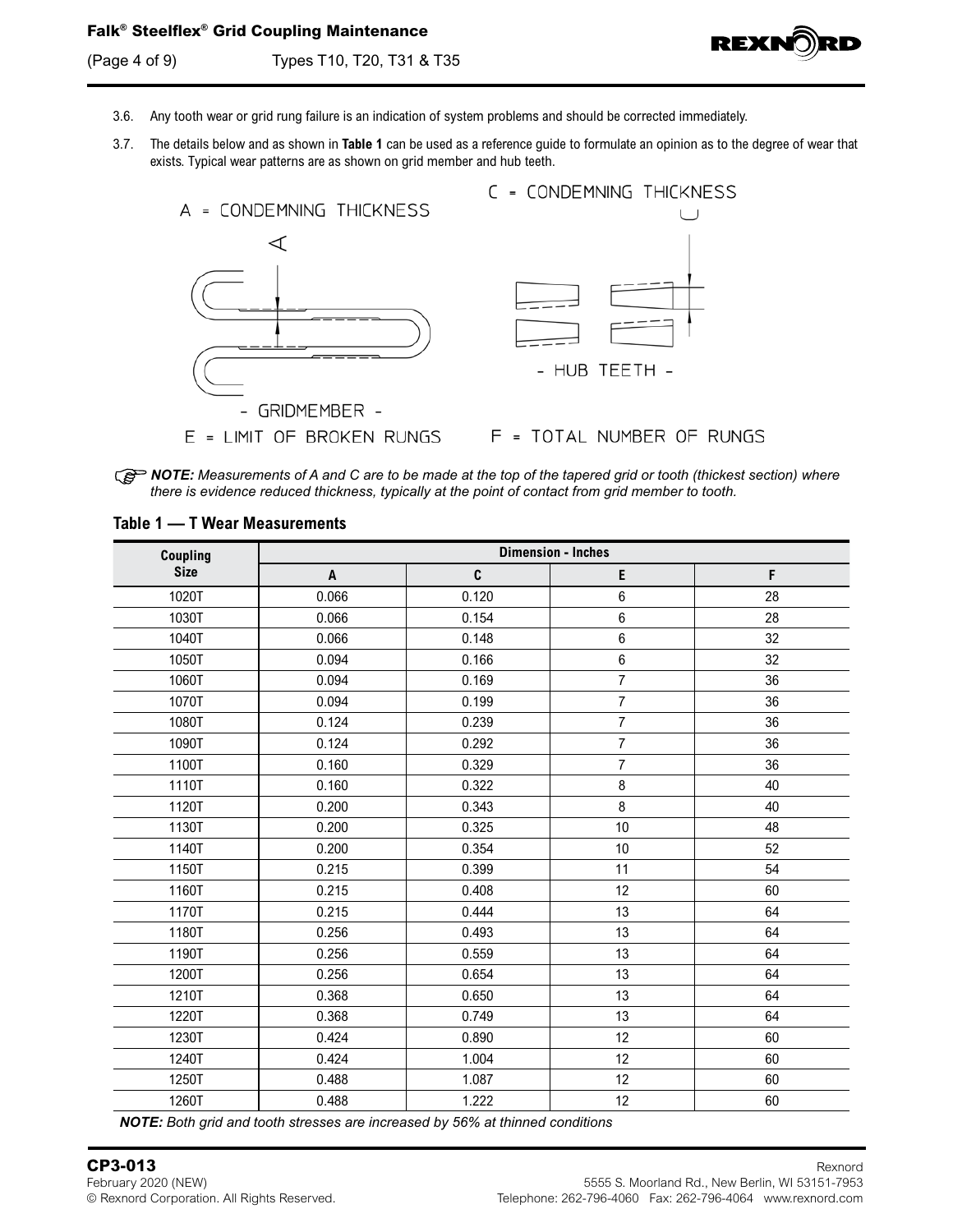

Types T10, T20, T31 & T35 Page (5 of 9)

## **4. Hub Removal**

For technical assistance and suggested procedures on hub removal please reference Rexnord document [458-830](https://www.rexnord.com/contentitems/techlibrary/documents/458-830_manual) Hub Installation Removal.

- *C* **NOTE:** Any time a coupling hub is required to be removed and replaced it is highly recommended to record the *actual position of the existing hub on the shaft relative to the shaft end. This will more easily facilitate the ability to properly achieve the hub gap distance required by the coupling as related to the specific distance between shaft ends.*
- *C* **NOTE:** The correct hub gap distance is critical to the grid coupling operation to ensure there is sufficient ability for *the grid to flex about the hub teeth from torque transmission and unavoidable misalignment in both the horizontal and vertical planes.*

## **5. Hub Installation**

For technical assistance and suggested procedures on hub installation please reference the Rexnord Coupling Installation and Maintenance manual that was supplied with your coupling and/or the Engineering drawing provided if special instructions were included.

Additional details can be located in the Rexnord Document [458-830](https://www.rexnord.com/contentitems/techlibrary/documents/458-830_manual) Falk Couplings, All Types, Install and Removal of Interference Fit Hubs if the coupling size is over 1100T or an interference fit has been applied.

## **6. Grid & Cover Installation**

The coupling installation and maintenance manual supplied with the coupling will provide the recommendation of various types of lubricating grease, **[Table 2](#page-7-0)** will provide a quick reference regarding the volume of lubricating grease required by each coupling size.

- *C***<sub>C</sub> NOTE:** Rexnord highly recommends Falk Long Term Grease (LTG) for use in grid couplings due to its superior *lubricating characteristics and low centrifuge properties, the use of LTG in these couplings will extend the interval for required reapplication of lubrication to over 5 years.*
- 6.1. Lightly coat the cover seal with grease before positioning on the shaft which MUST be done prior to mounting the hub.
- 6.2. Mount the hubs to the equipment shafts in accordance with the procedures relayed in the coupling installation and maintenance manual provided with the coupling at the time of supply.
- 6.3. Seal keyways to prevent leakage of the lubricating grease.
- 6.4. Check coupling alignment as per the installation and maintenance manual supplied with the coupling to the recommended installation limits by the coupling size and style.
- 6.5. Ensure the 'HUB GAP' distance is set correctly for the coupling size being installed, see **[Table 2](#page-7-0)**.
- 6.6. Pack the gap and hub teeth grooves with specified lubricant prior to inserting the grid into position.

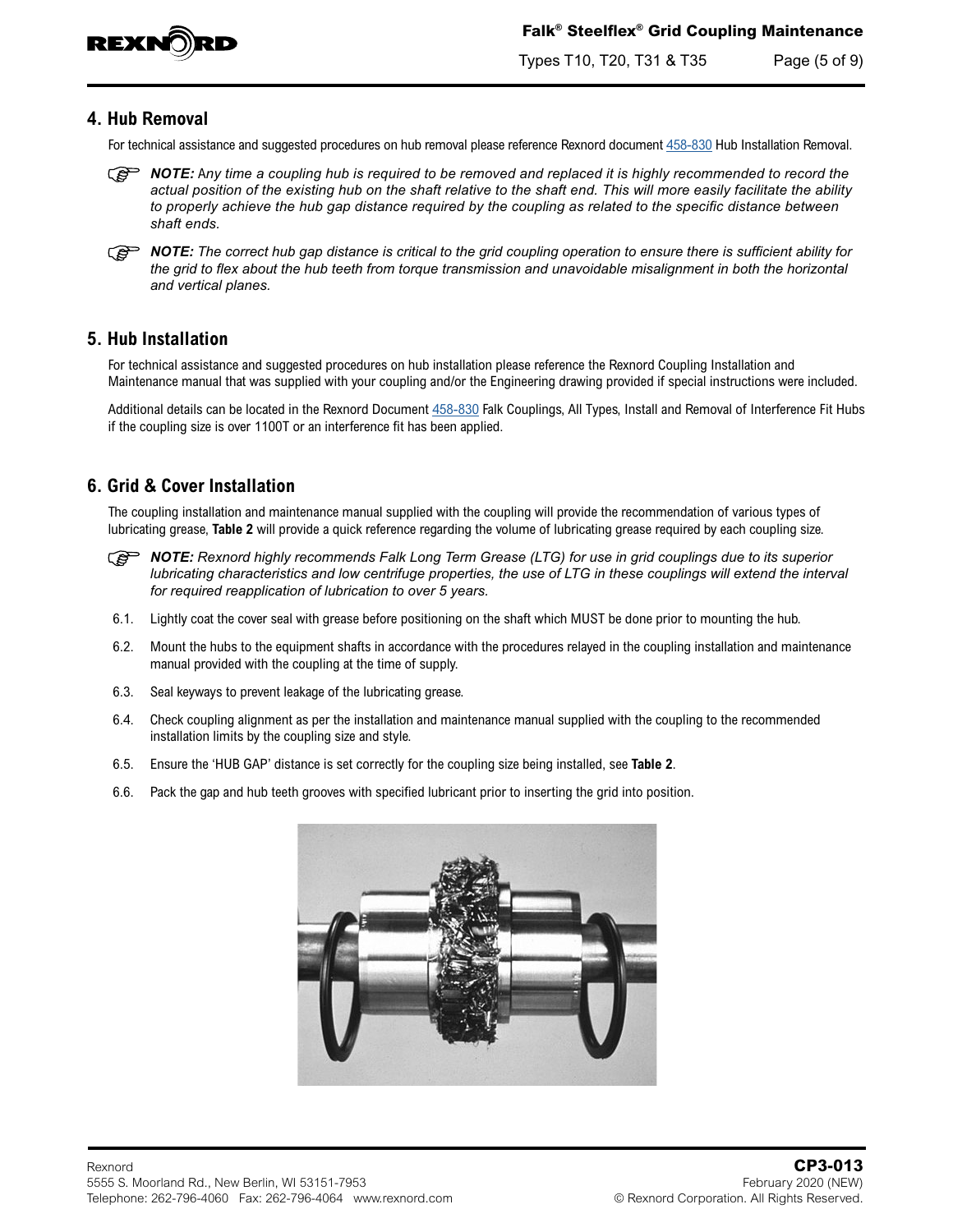(Page 6 of 9) Types T10, T20, T31 & T35



6.7. When grids are furnished in two or more segments, install them so that all cut ends extend in the same direction (as detailed in the exploded view picture below).



This will assure correct grid contact with non-rotating pin in the cover half's.

6.8. Spread the grid slightly to pass over the coupling hub teeth and position in alignment with the teeth openings, as shown in the below image. The grids can initially be positioned into the openings by hand pressure.



6.9. Seat the grid into the teeth gaps with a soft mallet as shown in the below image. The top of the grid should be basically flush with the top surface of the hub teeth.

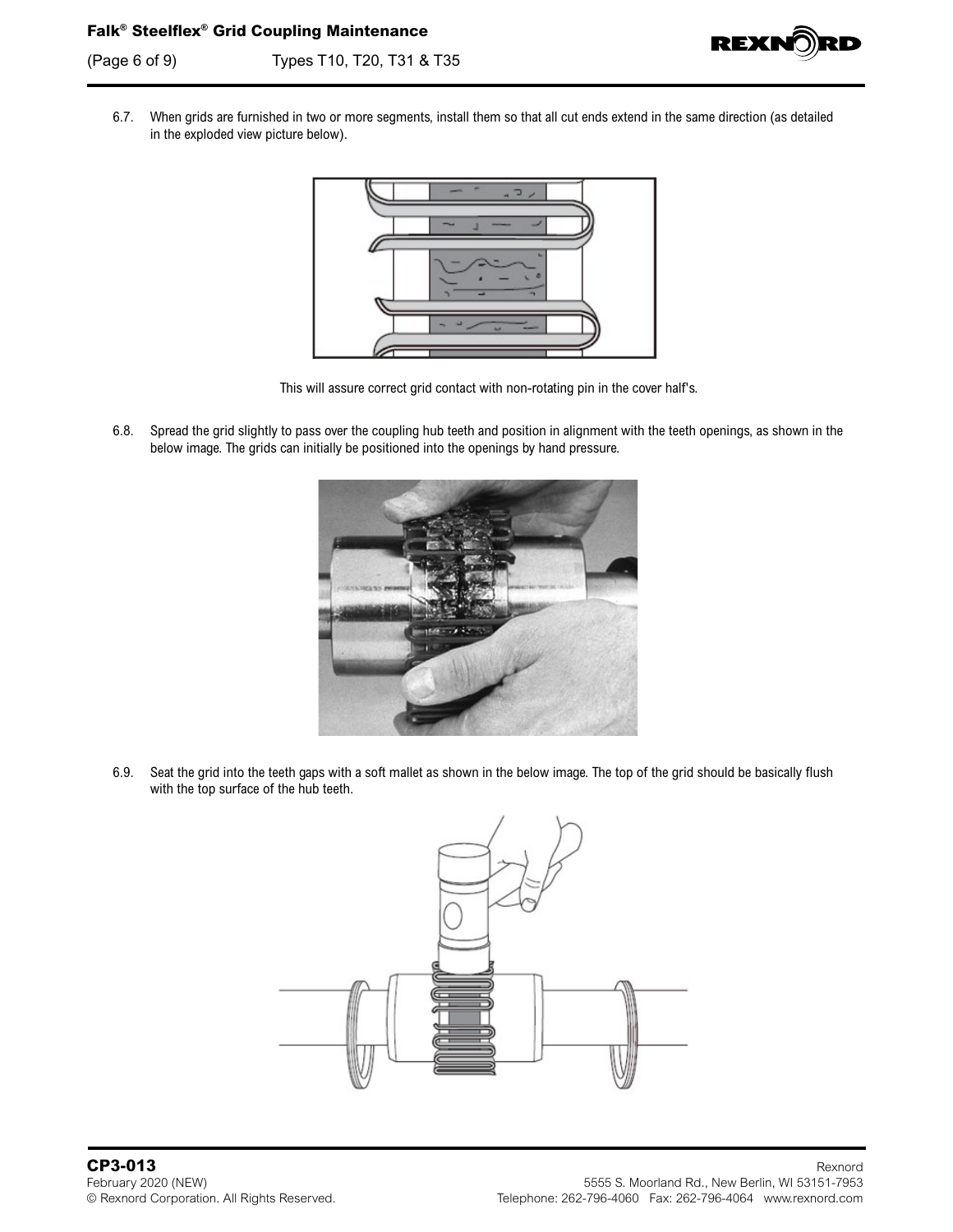

Types T10, T20, T31 & T35 Page (7 of 9)

6.10. Pack the spaces between and around the grid with as much lubricating grease as possible and wipe of excess flush with top of grid as shown in the below image.



- 6.11. Ensure there are no nicks, burrs or heavy rust present on the hub barrel before positioning the cover seal into place, if there are any present they should be removed to protect the seal.
- 6.12. Apply a light amount of lubrication to the hub barrel and position the seal into place where it will align with the grooves in the cover halves.
- 6.13. Position gaskets on flange of lower cover half and assemble cover halves over the coupling, ensure the matchmarks are on the same end of the cover as shown in the below left image. If the equipment shafts are not level (horizontal) or the coupling is being used in a vertical position, assemble the cover halves with the lug and matchmark on the top side as shown in the right side image below.



6.14. Push the gaskets in until they stop against the seals and secure the cover halves together with the fasteners provided. Tighten to the specified torque value in **[Table 2](#page-7-0)**.

*<u> <i>NOTE: Ensure gaskets stay in position during tightening of fasteners.*</u>

6.15. Install lube hole pipe plugs before operation, DO NOT operate coupling with lube hole grease fittings installed in the cover halves.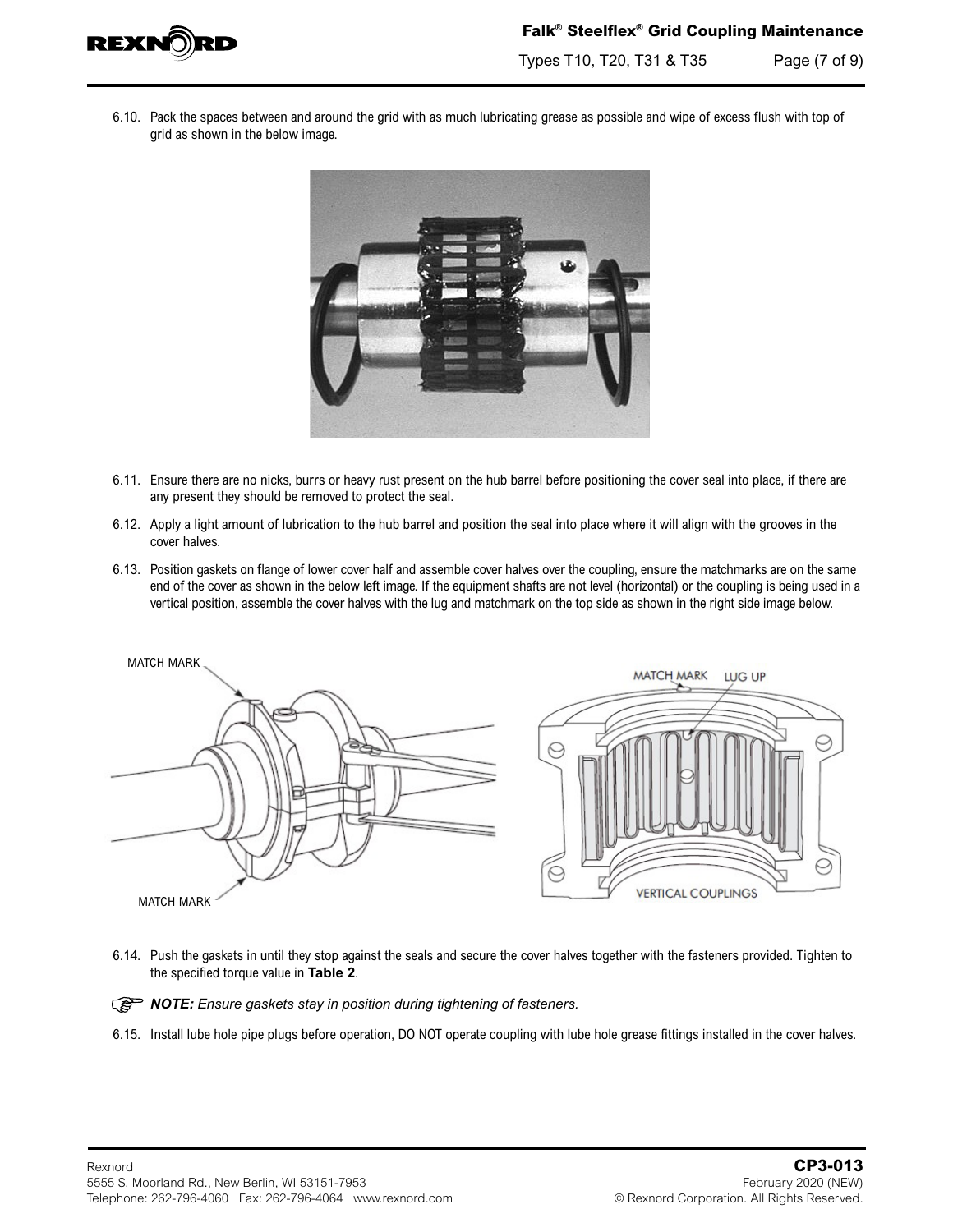(Page 8 of 9) Types T10, T20, T31 & T35









<span id="page-7-0"></span>**Table 2 — Misalignment & End Float**

|             | <b>Installation Limits</b>  |           |                    |                  |                          | <b>Operating Limits</b> |                             |                  |                    |           | <b>Cover Fastener</b>                                      |       |                                                                                        |      |                                       |                |      |
|-------------|-----------------------------|-----------|--------------------|------------------|--------------------------|-------------------------|-----------------------------|------------------|--------------------|-----------|------------------------------------------------------------|-------|----------------------------------------------------------------------------------------|------|---------------------------------------|----------------|------|
| <b>SIZE</b> | <b>Parallel</b><br>Offset-P |           | Angular<br>$(x-y)$ |                  | <b>Hub Gap</b><br>$+10%$ |                         | <b>Parallel</b><br>Offset-P |                  | Angular<br>$(x-y)$ |           | <b>End Float</b><br><b>Physical Limit</b><br>$(Min)$ 2 x F |       | Tightening<br><b>Torque Values</b><br><b>Inch or Metric</b><br><b>Series Fasteners</b> |      | <b>Allow</b><br><b>Speed</b><br>(rpm) | <b>Lube Wt</b> |      |
|             | <b>Max</b><br>Inch          | Max<br>mm | <b>Max</b><br>Inch | <b>Max</b><br>mm | Inch                     | mm                      | <b>Max</b><br>Inch          | <b>Max</b><br>mm | <b>Max</b><br>Inch | Max<br>mm | Inch                                                       | mm    | $(lb-in)$                                                                              | (Nm) |                                       | lb             | kg   |
| 1020T       | .006                        | 0,15      | .003               | 0,08             | .125                     | 3                       | .012                        | 0,30             | .010               | 0,25      | .210                                                       | 5,33  | 100                                                                                    | 11,3 | 4500                                  | .06            | 0,03 |
| 1030T       | .006                        | 0,15      | .003               | 0,08             | .125                     | 3                       | .012                        | 0,30             | .012               | 0,30      | .198                                                       | 5,03  | 100                                                                                    | 11,3 | 4500                                  | .09            | 0,04 |
| 1040T       | .006                        | 0,15      | .003               | 0,08             | .125                     | 3                       | .012                        | 0,30             | .013               | 0,33      | .211                                                       | 5,36  | 100                                                                                    | 11,3 | 4500                                  | .12            | 0,05 |
| 1050T       | .008                        | 0,20      | .004               | 0,10             | .125                     | 3                       | .016                        | 0,41             | .016               | 0,41      | 212                                                        | 5,38  | 200                                                                                    | 22,6 | 4500                                  | .15            | 0,07 |
| 1060T       | .008                        | 0,20      | .005               | 0,13             | .125                     | 3                       | .016                        | 0,41             | .018               | 0,46      | .258                                                       | 6,55  | 200                                                                                    | 22,6 | 4350                                  | .19            | 0,09 |
| 1070T       | .008                        | 0,20      | .005               | 0,13             | .125                     | 3                       | .016                        | 0,41             | .020               | 0,51      | .259                                                       | 6,58  | 200                                                                                    | 22,6 | 4125                                  | .25            | 0,11 |
| 1080T       | .008                        | 0,20      | .006               | 0,15             | .125                     | 3                       | .016                        | 0,41             | .024               | 0,61      | .288                                                       | 7,32  | 200                                                                                    | 22,6 | 3600                                  | .38            | 0,17 |
| 1090T       | .008                        | 0,20      | .007               | 0,18             | .125                     | 3                       | .016                        | 0,41             | .028               | 0,71      | .286                                                       | 7,26  | 200                                                                                    | 22,6 | 3600                                  | .56            | 0,25 |
| 1100T       | .010                        | 0,25      | .008               | 0,20             | .188                     | 5                       | .020                        | 0,51             | .033               | 0,84      | .429                                                       | 10,90 | 312                                                                                    | 35   | 2440                                  | .94            | 0,43 |
| 1110T       | .010                        | 0,25      | .009               | 0,23             | .188                     | 5                       | .020                        | 0,51             | .036               | 0,91      | .429                                                       | 10,90 | 312                                                                                    | 35   | 2250                                  | 1.1            | 0,51 |
| 1120T       | .011                        | 0,28      | .010               | 0,25             | .250                     | 6                       | .022                        | 0,56             | .040               | 1,02      | .556                                                       | 14,12 | 650                                                                                    | 73   | 2025                                  | 1.6            | 0,74 |
| 1130T       | .011                        | 0,28      | .012               | 0,30             | .250                     | 6                       | .022                        | 0,56             | .047               | 1,19      | .551                                                       | 14,00 | 650                                                                                    | 73   | 1800                                  | 2.0            | 0,91 |
| 1140T       | .011                        | 0,28      | .013               | 0,33             | .250                     | 6                       | .022                        | 0,56             | .053               | 1,35      | 571                                                        | 14,50 | 650                                                                                    | 73   | 1650                                  | 2.5            | 1,14 |

## **7. Annual Maintenance**

#### **For extreme or unusual operating conditions check coupling with more frequency and update your preventative maintenance procedures accordingly.**

- 7.1. Check coupling alignment as relayed in the installation and maintenance manual or supplied on the engineering drawing supplied with your coupling. If operating misalignment values are exceeded, realign to the recommended installation limits for your specific coupling.
- 7.2. Visually inspect coupling for signs of leakage of lubricating grease from failed seals, failed gaskets, installed grease fittings or adjacent to keyways.
- 7.3. Visually inspect for failed or missing bolting hardware connecting the cover halves. Replace hardware as needed, refer to the installation manual or engineering drawing supplied with the coupling for specific part numbers required.
- 7.4. Disassemble the coupling and examine for failed grid segments and hub teeth or worn components, replace worn parts. Clean existing grease from coupling and repack with new grease.
- 7.5. If coupling was lubricated with general purpose grease it will require a re-lubrication at every annual inspection procedure.
- 7.6. If lubricating grease was identified as leaking from the coupling at step 6.2. replace seal, gasket or sealing medium at keyway as necessary. If grease fitting was identified as remaining installed at operation replace with a grease plug after re-lubrication procedure is completed.
- 7.7. If coupling is exposed to extreme temperatures, excessive moisture or frequent reversals more frequent lubrication may be needed. If these are identified as a potential cause of failure, update your preventative maintenance procedures to accommodate the increased frequency of re-lubrication.